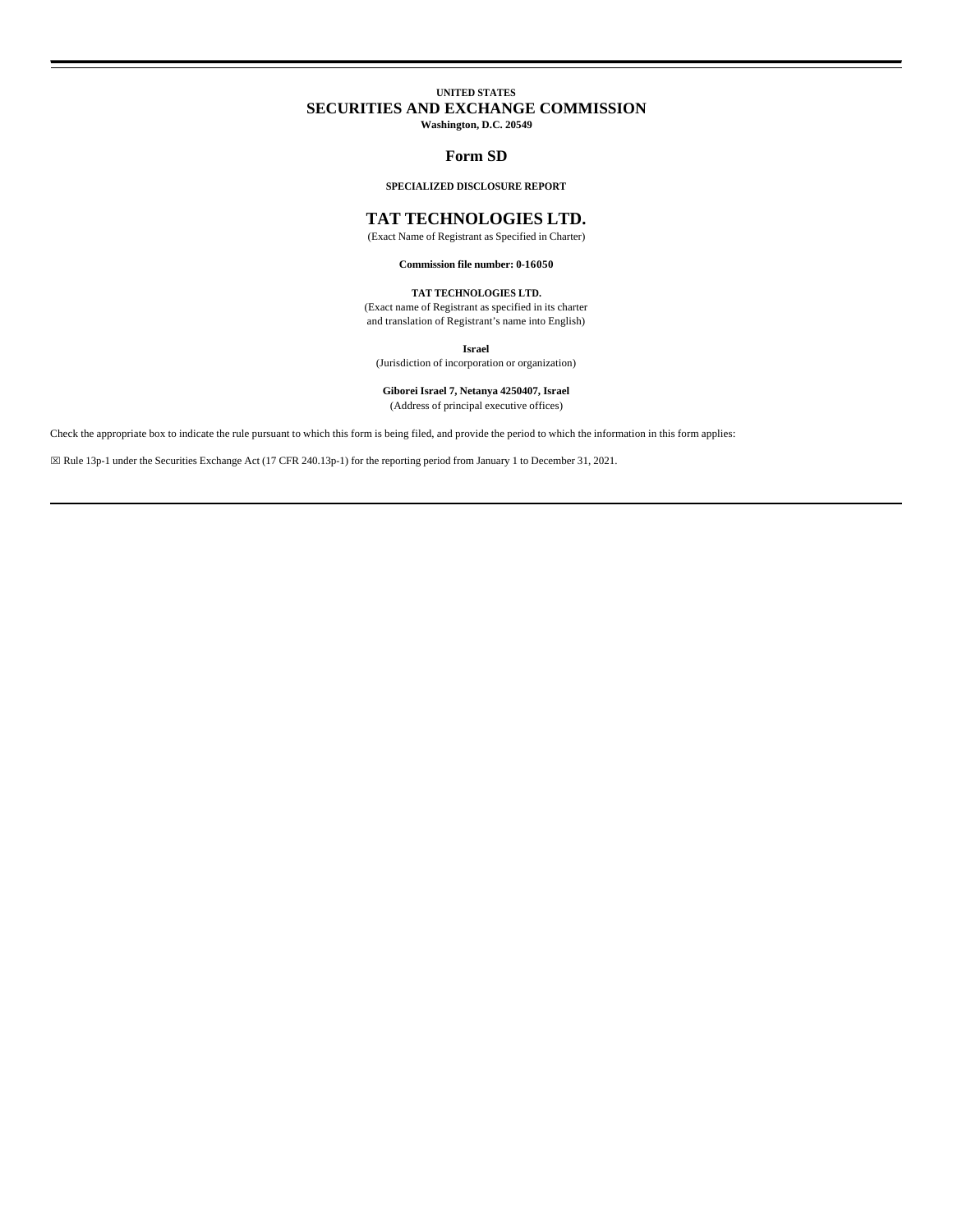#### **Section 1 - Conflict Minerals Disclosure**

TAT Technologies Ltd. (the "Company") evaluated its current product lines and determined that certain products it manufactures or contracts to manufacture contain Gold and Tin, which are considered within the scope of the relevant "Conflict Minerals" or "3TG", which are defined as Gold, Tantalum, Tungsten and Tin, which are necessary to the functionality or production its products.

Based on a reasonable country of origin inquiry ("RCOI") performed, the Company cannot yet determine with complete certainty whether the necessary Conflict Minerals used in its products originate, or likely originate, entirely from recycled or scrap sources or if the Conflict Minerals originated or may have originated in the Democratic Republic of the Congo ("DRC") or an adjoining country (collectively referred to as the "Covered Countries").

As a result, we are filing a Conflict Minerals Report. The Company carries out due diligence on its mineral supply chain according to the guidelines and framework established by the Organization for Economic Co-operation and Development ("OECD") Due Diligence Guidance for Responsible Supply Chains of Minerals from Conflict-Affected and High-Risk Areas (2016) and related Supplements (the "OECD Due Diligence Guidance").

A copy of The Company's Conflict Minerals Report is provided as Exhibit 1.01 hereto and is publicly available at: www.TAT-Technologies.com under "Investors", or at the following link: https://tat-technologies.com/investors/. The content of any website referred to in this Form SD is included for general information only and is not incorporated by reference in this Form SD.

## **Section 2 - Exhibits**

Exhibit 1.01 - Conflict Minerals Report as required by Items 1.01 and 1.02 of this Form.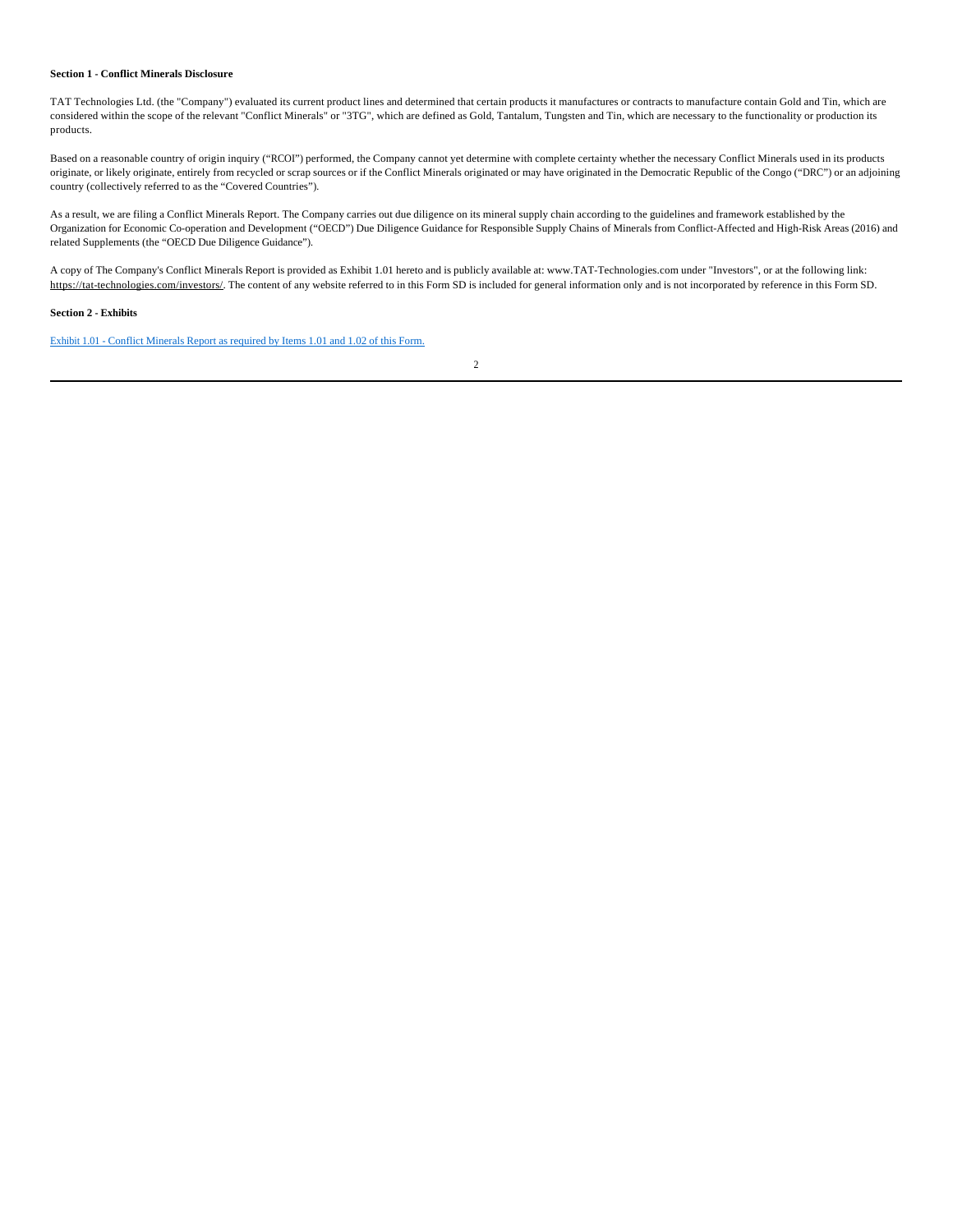# SIGNATURE

Pursuant to the requirements of the Securities Exchange Act of 1934, the registrant has duly caused this report to be signed on its behalf by the undersigned, thereunto duly authorized.

TAT TECHNOLOGIES LTD. (Registrant)

By: /s/ Ehud Ben-Yair Ehud Ben-Yair Chief Financial Officer

Date: May 31, 2022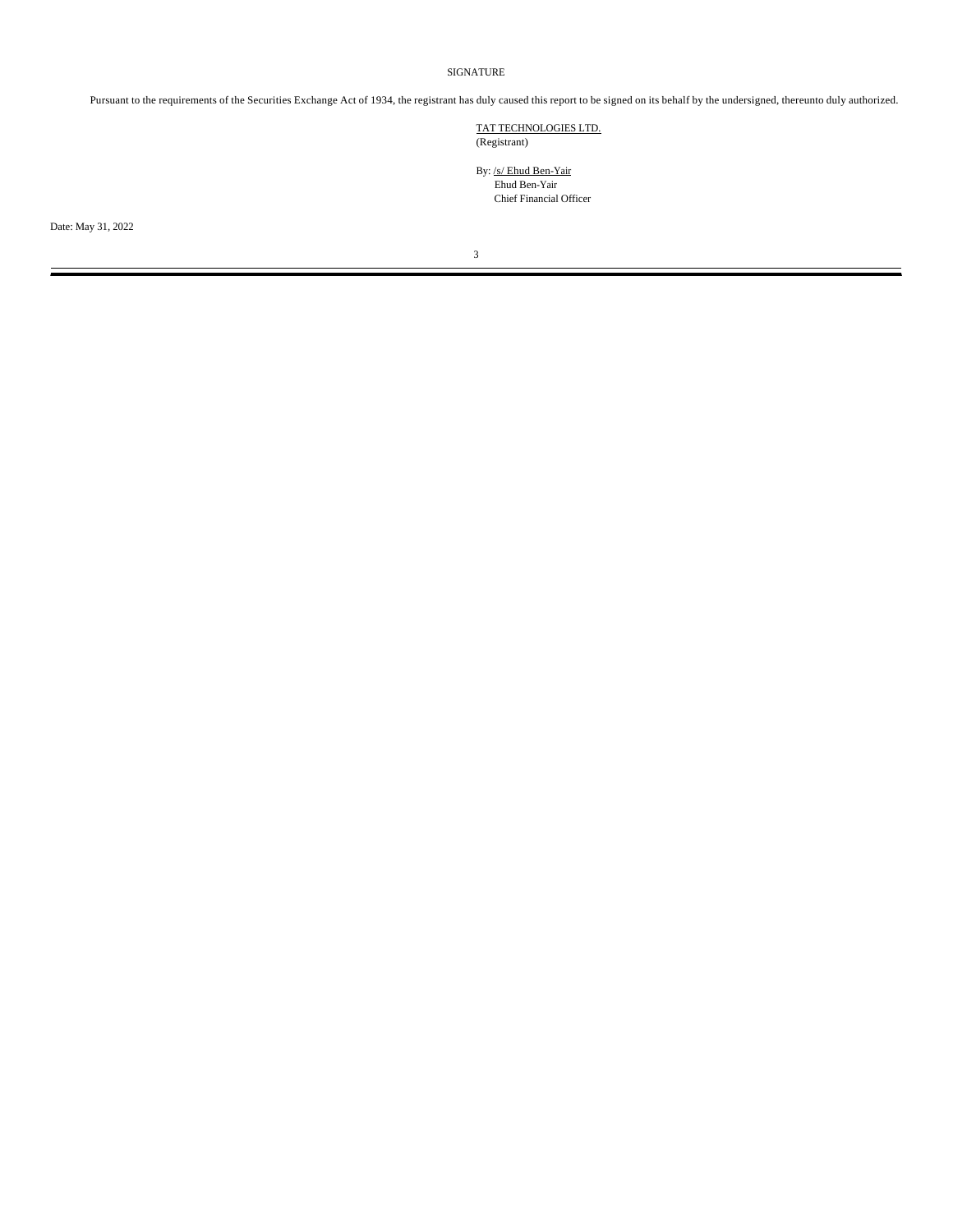## **TAT Technologies Ltd. Conflict Minerals Report For The Year Ended December 31, 2021**

This report for the year ended December 31, 2021 is presented to comply with Rule 13p-1 under the Securities Exchange Act of 1934 (the "Rule"). The Rule was adopted by the Securities and Exchange Commission ("SEC") to implement reporting and disclosure requirements related to Conflict Minerals as directed by the Dodd-Frank Wall Street Reform and Consumer Protection Act of 2010 ("Dodd-Frank Act"). The Rule imposes certain reporting obligations on SEC registrants whose manufactured products contain, or likely contain, Conflict Minerals that are necessary to the functionality or production of their products. Conflict Minerals are defined as tin, tantalum, tungsten, and gold ("3TG") for the purposes of this assessment. These requirements apply to registr ants whatever the likely geographic origin of the Conflict Minerals and whether or not they fund, directly or indirectly, or benefit armed conflict in the affected regions as defined per the Rule, i.e. the Democratic Republic of the Congo ("DRC") and the adjoining countries ("Covered Countries"). As part of the company's desire to take responsibility for and concern themselves with human rights issues, we decided to review the company's supply chain according to the EU regulation's guidance as well, and within that have included conflict-affected or high-risk areas ("CAHRAs") when approaching suppliers for information.

If a registrant cannot establish with absolute certainty that the Conflict Minerals originated from sources other the DRC and the Covered Countries, or if they are unable to determine the likely country of origin of those Conflict Minerals that are necessary to the production or functionality of their products, or if they cannot determine whether the necessary Conflict Minerals originate solely from recycled or scrap sources, the registrant must submit a Form SD that describes the Reasonable Country of Origin Inquiry ("RCOI") that was performed within the mineral supply chain. Furthermore, the registrant must also exercise due diligence on the Conflict Minerals' source and chain of custody and must annually submit a Conflict Minerals Report ("CMR") to the SEC that includes a description of those due diligence measures. TAT is a downstream company, in that the Company's direct suppliers purchase cassiterite, columbite-tantalite (coltan), wolframite, gold, or their derivatives, which presently are limited to tin, tantalum, tungsten, and gold (collectively "3TG") -related materials after processing by smelters or refiners ("SORs"). As a result, any information reported on smelters or refiners was gathered from information reported to us by our direct suppliers and we do not collect information on the source and chain of custody of the necessary Conflict Minerals directly from the smelters or refiners, or the facilities that process and mine 3TG.

#### **1. Company Overview**

This report has been prepared by the management of TAT Technologies Ltd. (herein referred to as "TAT" the "Company," "we," "us," or "our"). The information includes the activities of all relevant subsidiaries that are required to be consolidated.

TAT Technologies Ltd. is a leading provider of services and products to the commercial and military aerospace and ground defense industries. TAT operates under four segments: (i) OEM of heat transfer solutions and aviation accessories; (ii) MRO services for heat transfer components and OEM of heat transfer solutions; (iii) MRO services for aviation components; and (iv) overhaul and coating of jet engine components.

TAT's activities in the area of OEM of heat transfer solutions and aviation accessories through its Gedera facility primarily include the design, development and manufacture of (i) a broad range of heat transfer solutions, such as pre-coolers heat exchangers and oil/fuel hydraulic heat exchangers, used in mechanical and electronic systems on board commercial, military and business aircraft; (ii) environmental control and power electronics cooling systems installed on board aircraft and ground applications; and (iii) a variety of other mechanical aircraft accessories and systems such as pumps, valves, and turbine power units.

TAT's activities in the area of MRO and OEM of heat transfer solutions include the MRO of heat transfer components and to a lesser extent, the manufacturing of certain heat transfer solutions. TAT's Limco subsidiary operates an FAA-certified repair station, which provides heat transfer MRO services for airlines, air cargo carriers, maintenance service centers and the military.

TAT's activities in the area of MRO services for aviation components include the MRO of APUs, landing gears and other aircraft components. TAT's Piedmont subsidiary operates an FAAcertified repair station, which provides aircraft component MRO services for airlines, air cargo carriers, maintenance service centers and the military.

TAT's activities in the area of jet engine overhaul through its Turbochrome facility includes the overhaul and coating of jet engine components, including turbine vanes and blades, fan blades, variable inlet guide vanes and afterburner flaps.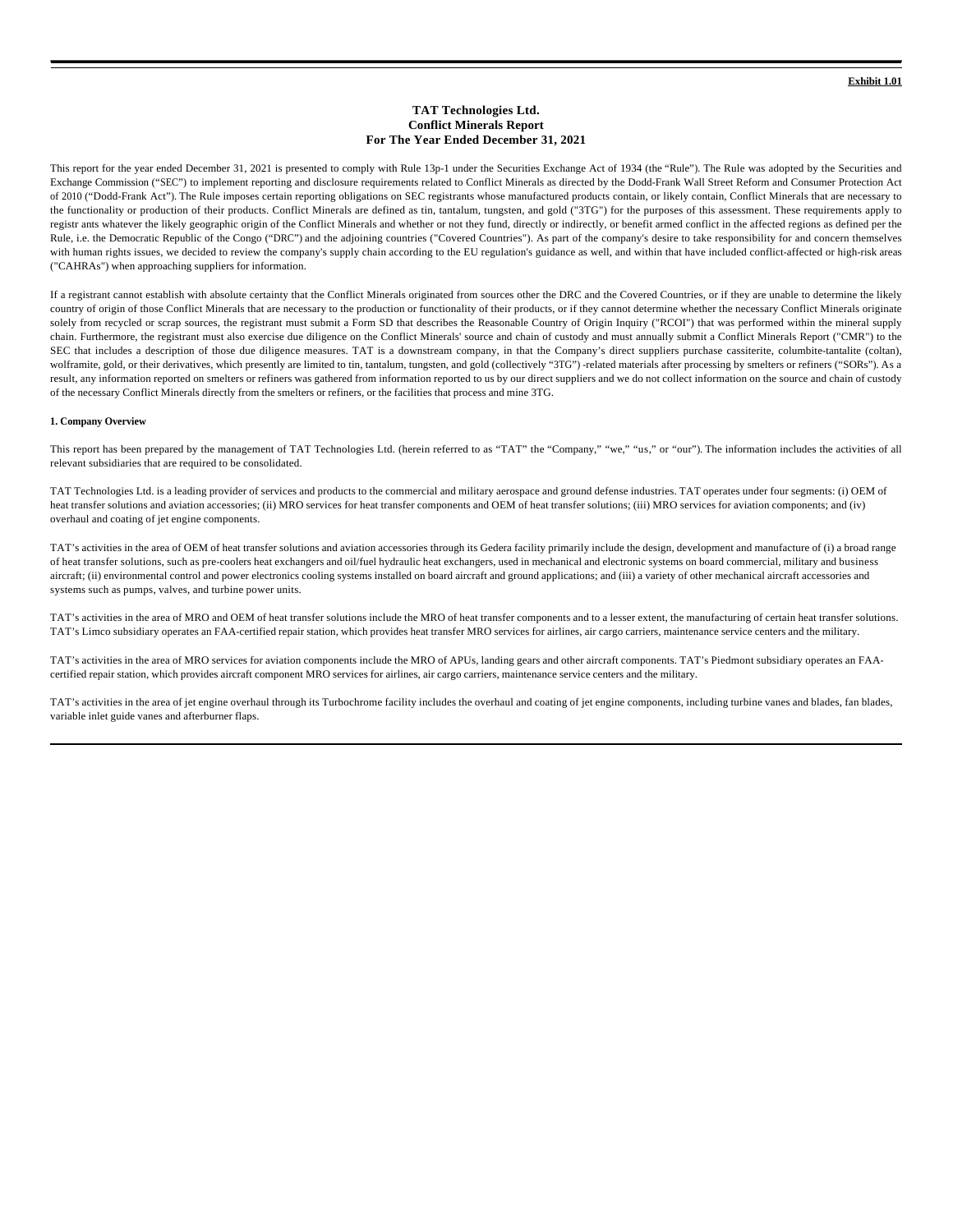## **2. Products Overview**

TAT is principally engaged in the following activities:

- Design, development, manufacture and sale of a broad range of heat transfer equipment and solutions;
- Remanufacture, overhaul and repair of heat transfer equipment;
- Maintenance, repair and overhaul of auxiliary power units, landing gears and related components;
- Design, development and manufacture of aviation and flow control accessories including fuel components, secondary power systems, and various instrumentation and electronic assemblies; and
- Design, development and manufacture of environmental control and cooling systems.
- Overhaul and coating of jet engine components

The products developed, repaired, and maintained by TAT are primarily used for airborne systems on commercial and military aircrafts as well as for defense ground systems. The principal markets of TAT are in Israel, Europe and the United States.

Based on TAT's internal assessment that included a review of all company products in order to identify the products that may include the relevant minerals, the Company uses Gold and Tin out of the relevant 3TG minerals according to the specifications of the Rule in its OEM manufacturing processes and as such the relevant materials may be included in Heat Exchangers Cores and Air Conditioners manufactured by us. TAT's other activities have been excluded from the process since these activities involve repair and maintenance services, which are excluded from the Rule's requirements.

## **3. Reasonable Country of Origin Inquiry (RCOI)**

Based on our product analysis, TAT has concluded in good faith that during the calendar year 2021, Gold and Tin, which are considered "Conflict Minerals" as per the Rule, can be found in our products that were manufactured or that were contracted to manufacture in 2021 and that are necessary to their production and/or functionality. Therefore, the products that we manufacture are subject to the reporting obligations of Rule 13p-1. A list of suppliers that TAT Technologies purchased from during calendar year 2021, was issued using TAT's IT systems by the purchasing department manager.

We have examined whether Turbochrome's activities should be considered in or outside the scope of the Conflict Minerals Rule. In order to do so we have heeded the advice of our legal advisors, stipulating that Turbochrome is not considered in scope as it predominately provides maintenance and repair services.

This decision was based on the following stated exclusions to Conflict Minerals Rule:

- 1. Not contracting to manufacture if the issuer tests, services, maintains, or repairs a product, (Final Rule p.22,60), even if in the course of such activity a part containing conflict minerals is introduced into the product.
- 2. If a company provides a service utilizing a product that contains conflict minerals, the service provider will not be subject to the rule. (SEC FAQ #7) (Shearman & Sterling p.5) For example, a cruise line is a service provider; a shipyard is a manufacturer.

Based on the above, it is our opinion that Turbochrome is a maintenance service provider and as such is not subject to the requirements of the Rule.

Regarding Limco, since none of the suppliers listed are relevant to conflict materials no action was required.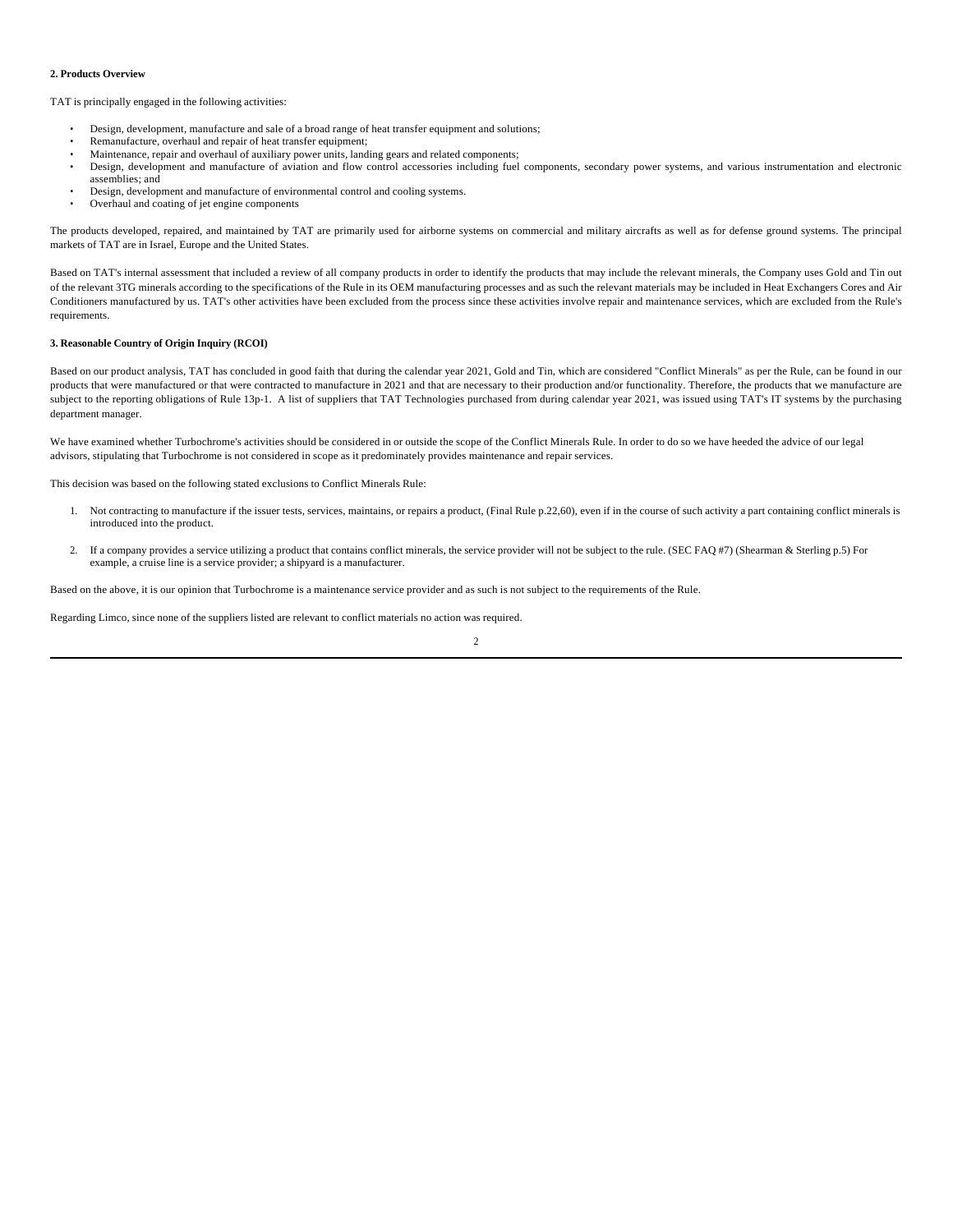The total number of the suppliers in the list was 441 suppliers. The list was segmented according to the type of material or component the supplier provides such as: papers, rubber, plastic, metal, electronics, chemicals, accessories, subcontractors, etc. All of the supplier categories were excluded (a total of 423 suppliers) except for in the "Electronics" category. Of the remaining 18 "Electronics" suppliers, 13 suppliers were excluded from the list of in scope suppliers as they provide TAT with parts or components that do not contain necessary Conflict Minerals, or supply the Company with parts or components that are involved in our repair and maintenance activities, which therefore exclude them from the applicability of the Rule, leaving 5 suppliers from this category that are relevant for the 2021 supply chain inquiry and which were included in our list of in scope suppliers. TAT's finalized list of in scope suppliers included 5 suppliers from the "Electronics" category that provide components potentially containing the necessary Conflict Minerals. These 5 relevant suppliers constitute a negligible share of our overall purchasing expenditure. Out of 5 suppliers that were approached, 2 responded, but did not provide a complete CMRT. The methods we used in order to determine the origin of Conflict Minerals in our products included:

- Sending letters to our direct suppliers, explaining the Rule and referring the suppliers to online training materials and instructions;
- Soliciting survey responses from relevant suppliers of components of our products, using a recent version of the standard Conflict Minerals Reporting Template ("CMRT") designed by the Responsible Minerals Initiative ("RMI").
- Reviewing responses that we received from our suppliers and following up on inconsistent, incomplete, and inaccurate responses; and
- Sending reminders to suppliers who did not respond to our requests for information.

TAT is a downstream company, and our supply chain is complex. There are multiple tiers between our company and the relevant smelters or refiners that process, or allegedly process, the necessary Conflict Minerals. Accordingly, we rely on our direct suppliers to provide information on the origin, or likely origin, of the Conflict Minerals contained in components that are included in our products that were manufactured or contracted to manufacture in 2021, and which are necessary to their production or functionality. Using our supply chain due diligence processes, with the goal of driving accountability within the supply chain by leveraging the industry standard, i.e. the RMI's Responsible Mineral Assurance Process ("RMAP"), and continuing our outreach efforts, we hope to encourage transparency in our supply chain.

Despite having conducted a good faith reasonable country of origin inquiry, we are unable to determine the exact origin of all of the 3TG that is necessary to the production and/or functionality of our products that were manufactured or contracted to manufacture in 2021. Therefore, we have performed due diligence activities and detailed these efforts in this Conflict Minerals Report. It should be noted that there is a significant overlap between our RCOI and due diligence efforts.

### **4. Design of Due Diligence**

Our due diligence processes and efforts have been designed and implemented according to the OECD (2016) Due Diligence Guidance for Responsible Supply Chains of Minerals from Conflict-Affected and High-Risk Areas: Third Edition ("OECD Guidance"), and the related supplements for gold, tin, tantalum and tungsten ("3TG"). In accordance with the OECD Due Diligence Guidance, TAT believes that it constitutes as a "downstream" company. In accordance, we designed our due diligence measures to be in line with the recommendations of the OECD Guidance for downstream companies.

## **5. Due Diligence Performed**

The due diligence measures we performed are presented below according to the five-step framework established by the OECD:

## **Step 1. Establish Strong Company Management Systems**

#### **Conflict Minerals Policy**

Our policy is published on our company's website. As mentioned in our policy, TAT strives to only use 3TG minerals from smelters or refiners that have been audited and verified as conformant or active by the RMI's RMAP program, or equivalent programs as they become available. Our policy with respect to the sourcing of Conflict Minerals can be found at https://tattechnologies.com/terms-and-conditions/ .

## **Internal Team**

The Company established management systems for complying with the applicable rules and expectations regarding the Conflict Minerals regulation. Our management systems include the development of a Conflict Minerals Task Force led by our Chief Financial Officer and a team of subject matter personnel from relevant functions in the Company such as, purchasing, and engineering.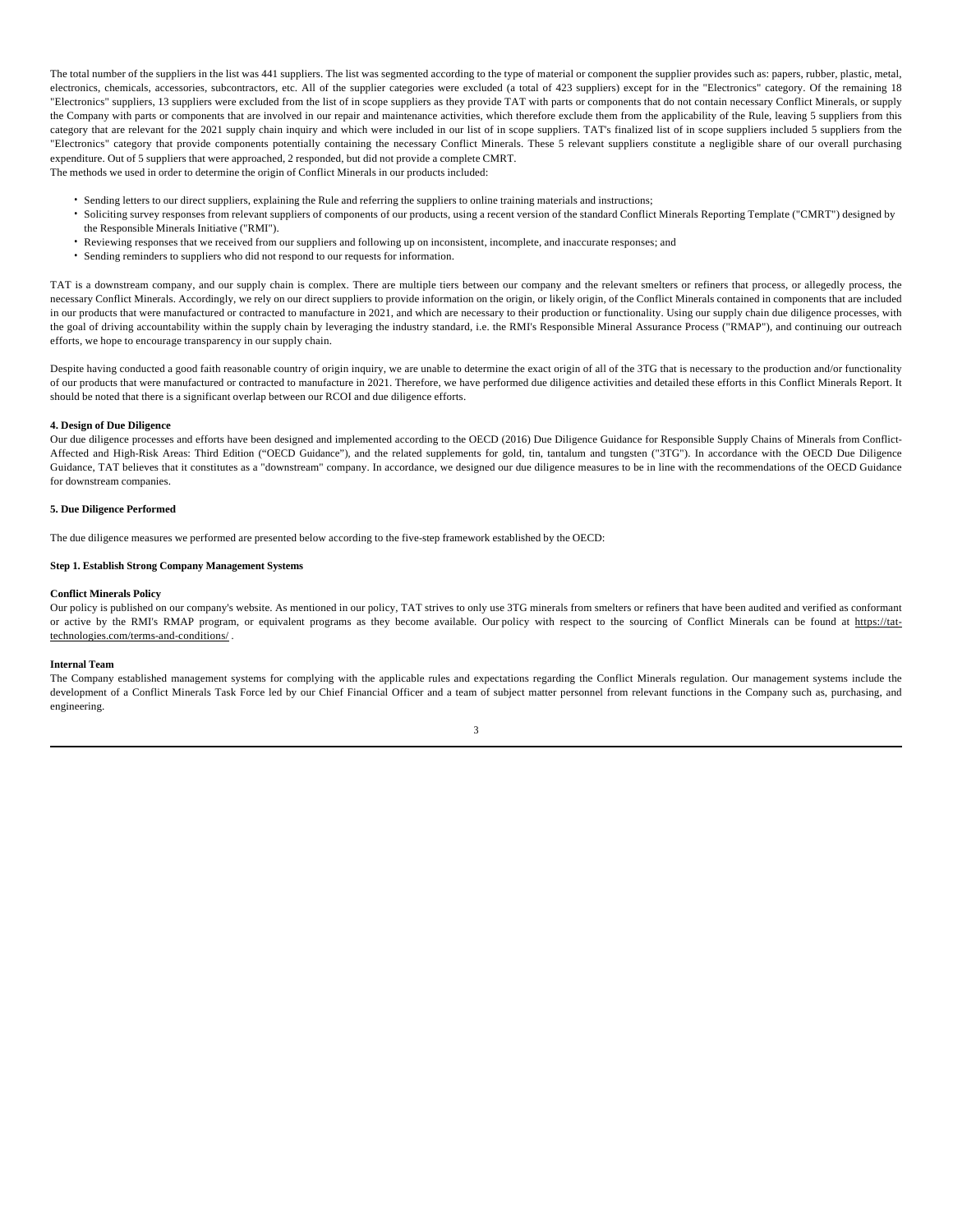## **Supplier Engagement**

As part of our efforts to strengthen engagement with suppliers, we sent to our suppliers the CMRT, our Conflict Minerals Policy, and links to the FAQs from the U.S. Securities and Exchange Commission. In addition, suppliers that handle 3TG are expected to have their own responsible sourcing and supply chain due diligence programs for implementing their own Conflict Minerals policies and programs.

# **Procurement Processes**

TAT maintains its standard Terms and Conditions with suitable Conflict Minerals contractual language that requires our suppliers to comply with the Rule's reporting requirements.

## **Maintain Records**

TAT maintains a due diligence compliance process, documentation and a record maintenance mechanism to ensure that relevant documentation is retained in a structured electronic database for a period of up to five years, as recommended by the OECD Guidance.

## **Grievance Mechanism**

TAT maintains a grievance mechanism that is published as part of our Conflict Minerals Policy, referred to above. As thereby indicated, concerns and violations of the Conflict Minerals Policy can be reported to TAT's non-executive members or its subcommittees through our official grievance channels (at: rona@tat-technologies.com).

## **Step 2. Identify and Assess Risks in the Supply Chain**

In order to identify risks in our supply chain, we assessed three primary risk factors:

- 1. The level of communication with the supplier;
- 2. The degree of significance of the supplier to the company's business;
- 3. The quality of the information received from the supplier in their CMRT, i.e. level of completeness, discrepancies in information and reported smelters or refiner's country of origin data.

We reviewed the responses that we received and followed up on what we perceived to be inconsistent, incomplete, or inaccurate responses, as well as sent reminders to relevant suppliers who did not respond to our requests for information.

All 5 suppliers that we approached are new to our Conflict Minerals risk management process, and we therefore must provide enhanced emphasis on our requirement that all suppliers must procure materials through validated smelters and/or refiners, pursuant to the RMI or other approved resources, and to then provide us a complete CMRT with all available information relevant to their supply chain.

We relied on suppliers' responses to provide us with information on the source of Conflict Minerals contained in the components supplied to us. Our direct suppliers are similarly reliant upon information provided by their suppliers.

## **Step 3. Design and Implement a Strategy to Respond to Identified Risks**

TAT continues to encourage suppliers who source from non-compliant smelters or refiners (as per the RMAP) to move towards sourcing from compliant and active smelters or refiners within a reasonable timeframe. Our goal is not to eliminate sourcing from the DRC and the Covered Countries, but to encourage responsible sourcing from our suppliers of the necessary Conflict Minerals. Our management strategy includes: Follow-up processes (including e-mail communication and manual outreach) to escalate any identified issues associated with non-responsive suppliers or to clarify problematic responses. A review and follow up of in-scope suppliers' responses in order to track smelters or refiners in our supply chain that provide the Company with the necessary Conflict Minerals and have not received a conformant or active designation from the RMAP or another independent third party validation program, as well as suppliers that did not supply the company with its smelters or refiners list.

Our minerals supply chain due diligence is a dynamic process that requires on-going risk monitoring. In order to ensure effective management of risks, we review the risk identification process occasionally and update the risk mitigation strategy accordingly.